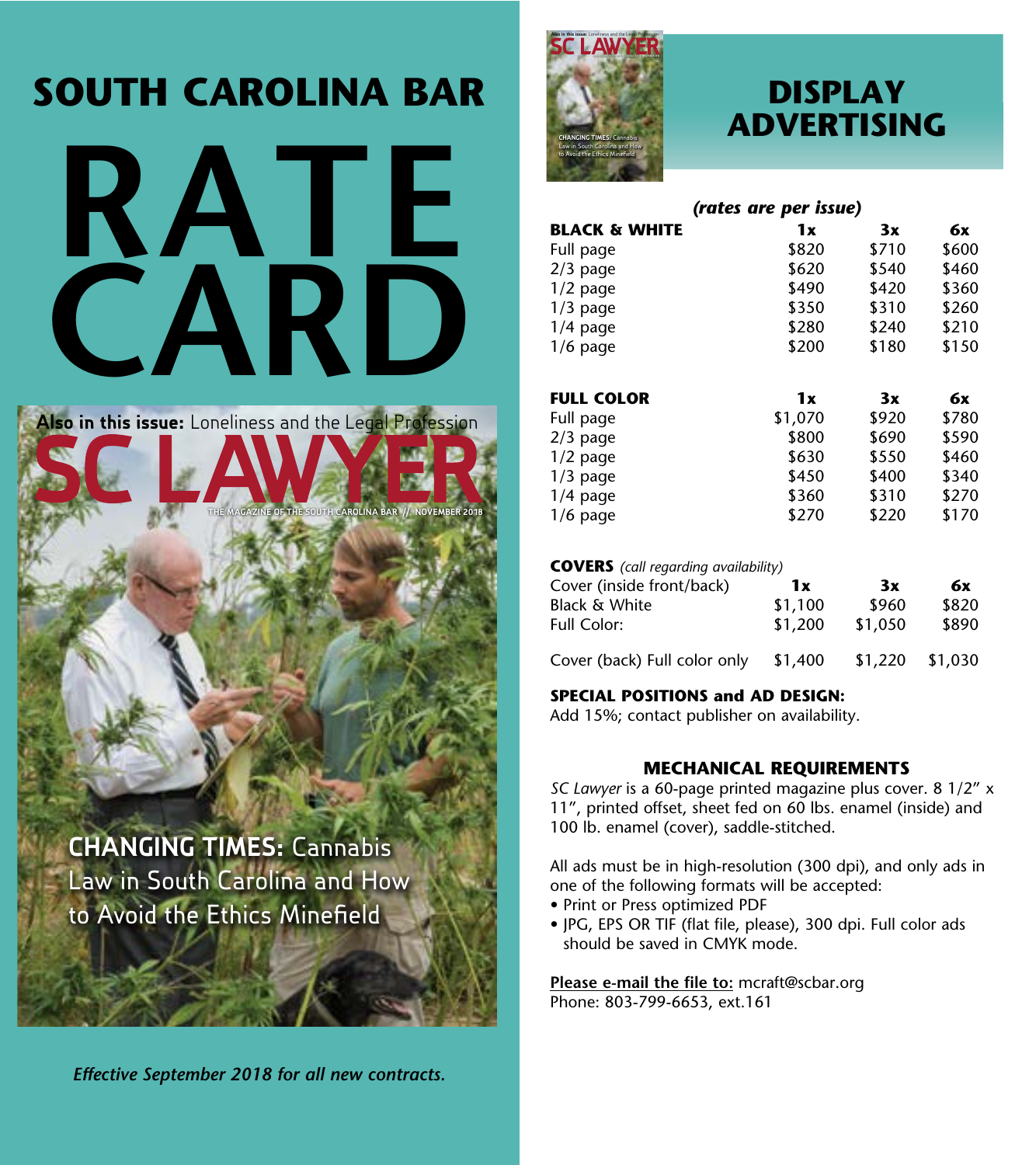

# **DISPLAY AD SIZES**

## *South Carolina Lawyer ad sizes*



**1/6 PAGE** 2.3125" x 4.75"



**1/4 PAGE** 3.5" x 4.75"



**FULL PAGE** 7.3125" x 9.75"



**FULL PAGE BLEED** 8.5" x 11" (trim size)

### **OTHER**

#### **DISCOUNTS:**

**Agency–**15% to recognized agencies *if paid by space reservation date*.

**CANCELLATION POLICY:** If pulling a display or classified ad from publication, written notification is required by the space reservation date. No cancellations will be accepted over the phone.





**1/2 PAGE** 7.3125" x 4.75"



**1/3 PAGE HORIZONTAL** 4.8125" x 4.75"



**2/3 PAGE** 4.875" x 9.75"